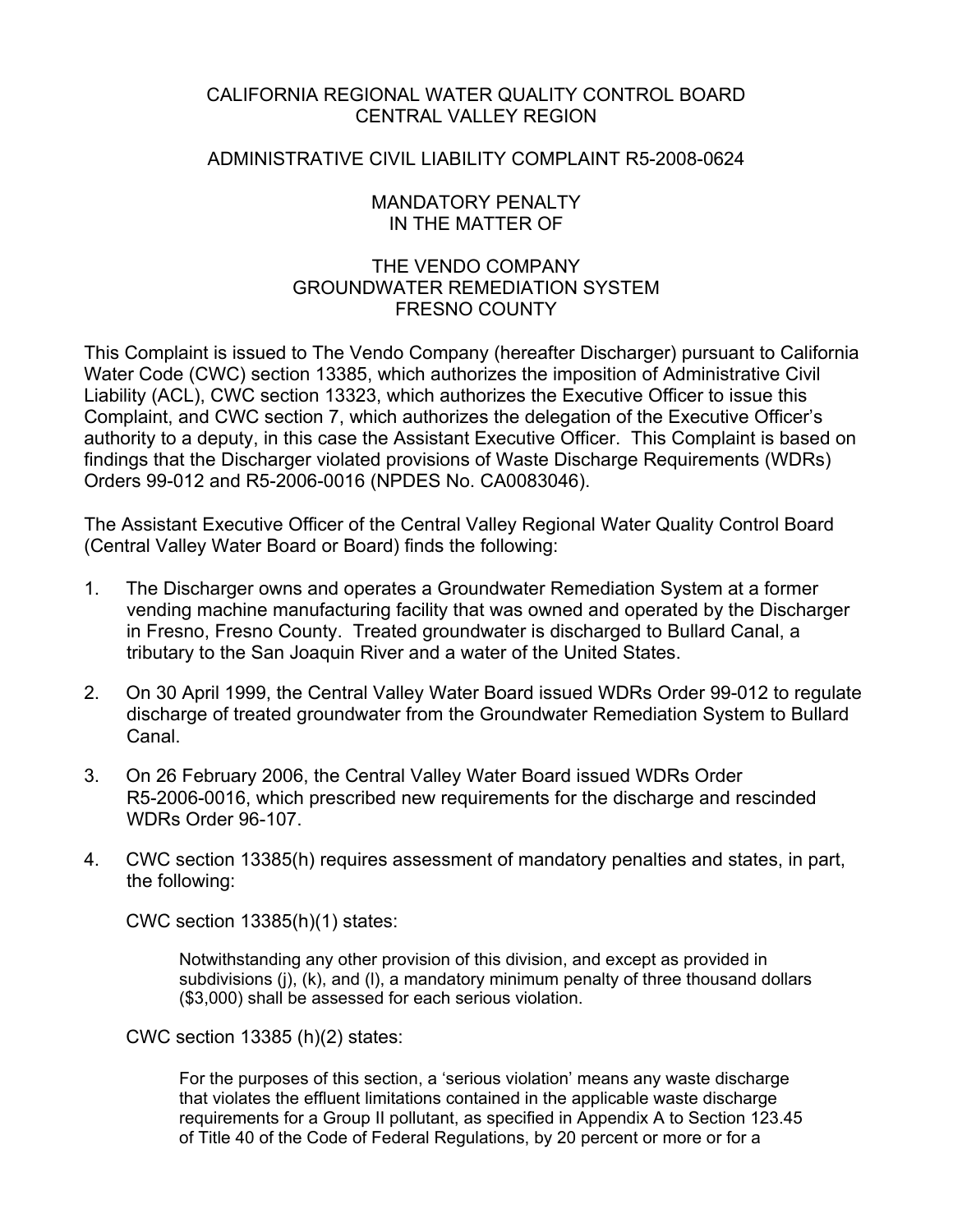Group II pollutant, as specified in Appendix A to Section 123.45 of Title 40 of the Code of Federal Regulations, by 40 percent or more.

5. CWC section 13323 states, in relevant part:

Any executive officer of a regional board may issue a complaint to any person on whom administrative civil liability may be imposed pursuant to this article. The complaint shall allege the act or failure to act that constitutes a violation of law, the provision authorizing civil liability to be imposed pursuant to this article, and the proposed civil liability.

6. WDRs Orders 99-012 and R5-2006-0016 prescribe, in part, the following effluent limitations:

| <b>WDRs Order:</b><br><b>WDRs Effective Dates:</b> |           | 99-012<br>(4/30/99-1/25/06) |                   | R5-2006-0016<br>(1/26/06-current) |
|----------------------------------------------------|-----------|-----------------------------|-------------------|-----------------------------------|
| Constituent                                        | Units     | Maximum<br>Daily            | Monthly<br>Median | Maximum<br>Daily                  |
| Trichloroethene (TCE)                              | $\mu$ g/L | 5                           | $\leq 0.5$        | ${}_{0.5}$                        |
| cis-1,2-Dichloroethene<br>$(cis-1, 2-DCE)$         | $\mu$ g/L | 5                           | ~< 0.5            | ${}_{0.5}$                        |

- 7. On 17 July 2008, Central Valley Water Board staff (staff) issued the Discharger a Notice of Violation (NOV) and a draft Record of Violations for the period of 1 January 2000 through 31 March 2008 for violations of WDRs Order R5-2006-0016 subject to Mandatory Minimum Penalties (MMPs). The draft Record of Violations identified two (2) serious effluent limitation violations subject to MMPs pursuant to CWC section 13385(h). By letter dated 31 July 2008, the Discharger responded to the NOV. Upon receipt of the Discharger's response, staff performed a more detailed review of Central Valley Water Board records for this discharge and extended the violation review period from 31 March 2008 to 31 July 2008, and, as a result, discovered seven (7) additional serious effluent limitation violations.
- 8. On 3 November 2008, staff issued the Discharger a revised NOV and draft Record of Violations that identified nine (9) serious effluent limitation violations subject to MMPs pursuant to CWC section 13385(h), two (2) of which were associated with other violations that occurred the same day due to operational upsets (i.e., pollutant breakthrough in the Groundwater Remediation System's granular activated carbon treatment vessels). By letter dated 17 November 2008, the Discharger responded to the revised NOV and draft Record of Violations. Staff reviewed the Discharger's response and determined that the Discharger did not provide evidence indicating that any of the violations identified in the revised draft Record of Violations as subject to MMPs were incorrect or otherwise should not be subject to MMPs. Staff then re-evaluated the Discharger's self-monitoring data and determined that two violations of the limitation for monthly median effluent TCE cited in the revised draft Record of Violations (one in August 2004, the other in March 2005) had been created in error.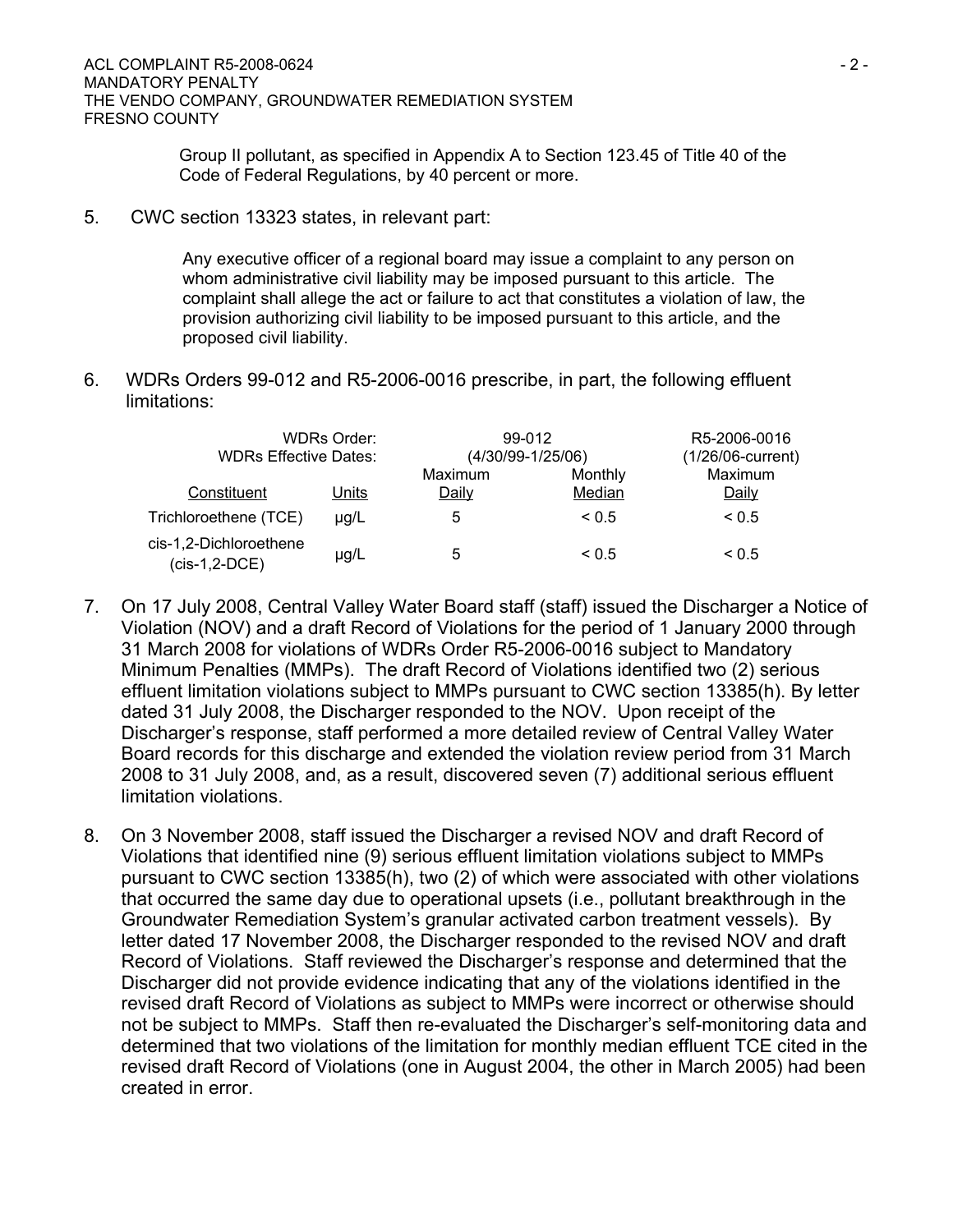- 9. Attachment A to this Complaint is the final Record of Violations, which covers the period of 1 January 2000 through 31 July 2008, and identifies seven (7) serious effluent limitation violations subject to MMP pursuant to CWC section 13385(h). Attachment B to this Complaint is a technical staff memorandum dated 24 November 2008 that details staff's analysis of the Discharger's response and changes made to the revised draft Record of Violation described in Finding 8.
- 10. The total amount of the penalty assessed for the violations identified in Attachment A as subject to MMPs is **twenty-one thousand dollars (\$21,000)**.
- 11. Issuance of this Administrative Civil Liability Complaint to enforce CWC Division 7, Chapter 5.5 is exempt from the provisions of the California Environmental Quality Act (Public Resources Code section 21000 et seq.), in accordance with California Code of Regulations, title 14, section 15321(a)(2).

# **THE VENDO COMPANY IS HEREBY GIVEN NOTICE THAT:**

- 1. The Assistant Executive Officer of the Central Valley Water Board proposes that the Discharger be assessed an Administrative Civil Liability in the amount of **twenty-one thousand dollars (\$21,000)**.
- 2. A hearing on this matter will be held at the Central Valley Water Board meeting scheduled in **5/6 February 2009**, unless the Discharger does either of the following by **9 January 2009**:
	- a. Waives the hearing by completing the attached form (checking off the box next to item #4) and returning it to the Central Valley Water Board, along with payment for the proposed civil liability of **twenty-one thousand dollars (\$21,000)**; or
	- b. Agrees to enter into settlement discussions with the Central Valley Water Board and requests that any hearing on the matter be delayed by signing the enclosed waiver (checking off the box next to item #5) and returning it to the Central Valley Water Board along with a letter describing the issues to be discussed.
- 3. If a hearing on this matter is held, the Central Valley Water Board will consider whether to affirm, reject, or modify the proposed Administrative Civil Liability, or whether to refer the matter to the Attorney General for recovery of judicial civil liability.

LOREN J. HARLOW, Assistant Executive Officer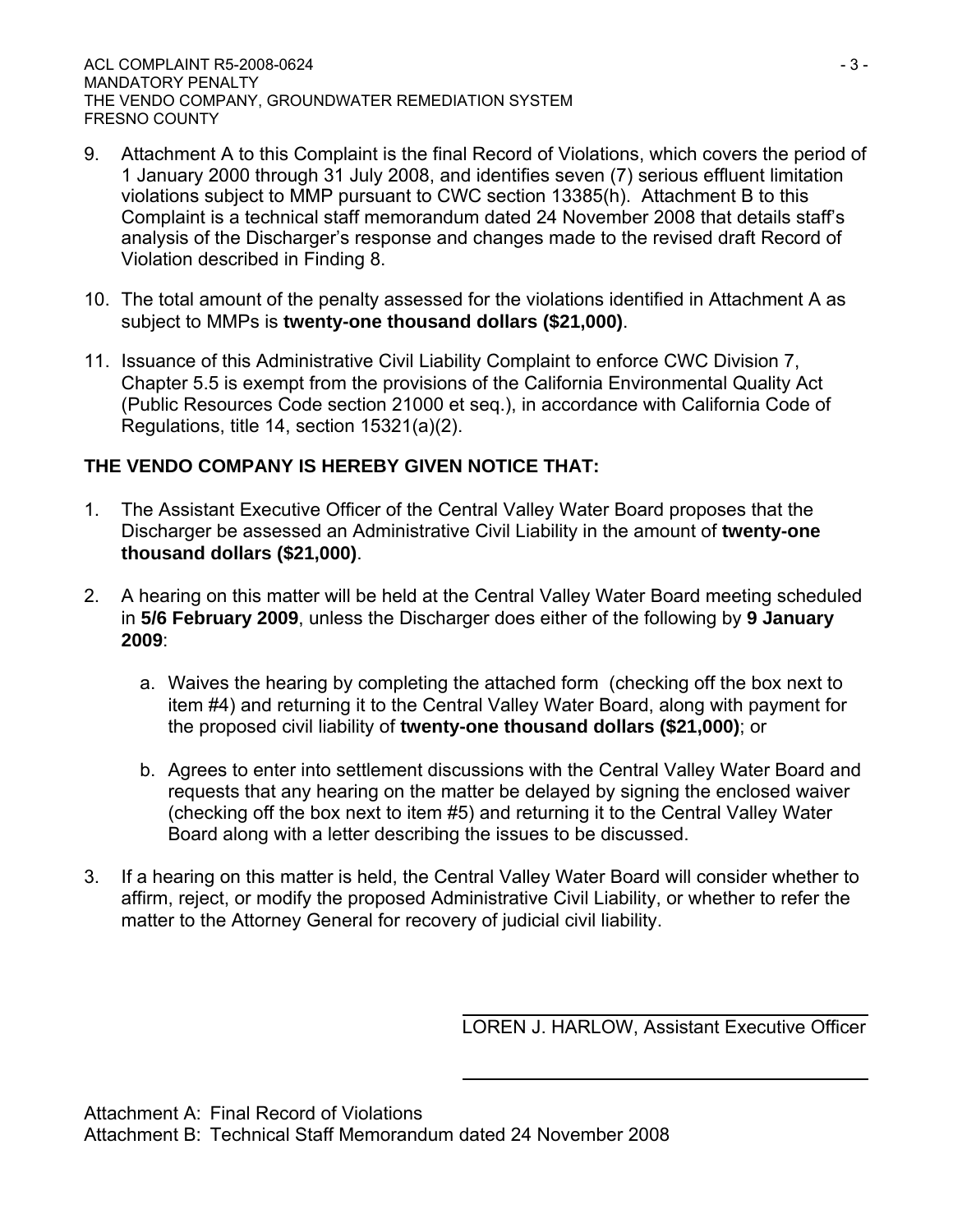#### **WAIVER OF 90-DAY HEARING REQUIREMENT FOR ADMINISTRATIVE CIVIL LIABILITY COMPLAINT**

By signing this waiver, I affirm and acknowledge the following:

- 1. I am duly authorized to represent **The Vendo Company** (hereinafter "Discharger") in connection with Administrative Civil Liability Complaint R5-2008-0624 (hereinafter the "Complaint");
- 2. I am informed that California Water Code section 13323, subdivision (b), states that, "a hearing before the regional board shall be conducted within 90 days after the party has been served" with the Complaint;
- 3. I hereby waive any right the Discharger may have to a hearing before the California Regional Water Quality Control Board, Central Valley Region (Regional Water Board) within ninety (90) days of service of the Complaint; and
- 4. □ *(Check here if the Discharger will waive the hearing requirement and will pay the fine)*
	- a. I certify that the Discharger will remit payment for the civil liability imposed in the amount of **twenty-one thousand dollars (\$21,000)** by checks that contains a reference to "ACL Complaint R5-2008-0624" made payable to the "State Water Pollution Cleanup and Abatement Account." Payment must be received by the Regional Water Board by **9 January 2009** or this matter will be placed on the Regional Water Board's agenda for adoption as initially proposed in the Complaint.
	- b. I understand the payment of the above amount constitutes a settlement of the Complaint, and that any settlement will not become final until after the 30-day public notice and comment period mandated by Federal regulations (40 CFR 123.27) expires. Should the Regional Water Board receive new information or comments during this comment period, the Regional Water Board's Assistant Executive Officer may withdraw the complaint, return payment, and issue a new complaint. New information or comments include those submitted by personnel of the Regional Water Board who are not associated with the enforcement team's issuance of the Complaint.
	- c. I understand that payment of the above amount is not a substitute for compliance with applicable laws and that continuing violations of the type alleged in the Complaint may subject the Discharger to further enforcement, including additional civil liability.

*-or-*

- 5. □ *(Check here if the Discharger will waive the 90-day hearing requirement, but will not pay at the current time. The Central Valley Water Board must receive information from the Discharger indicating a controversy regarding the assessed penalty at the time this waiver is submitted, or the waiver may*  not be accepted.) I certify that the Discharger will promptly engage the Central Valley Water Board staff in discussions to resolve the outstanding violation(s). By checking this box, the Discharger is *not* waiving its right to a hearing on this matter. By checking this box, the Discharger requests that the Central Valley Water Board delay the hearing so that the Discharger and Central Valley Water Board staff can discuss settlement. It remains within the discretion of the Central Valley Water Board to agree to delay the hearing. A hearing on the matter may be held before the Central Valley Water Board if these discussions do not resolve the liability proposed in the Complaint. The Discharger agrees that this hearing may be held after the 90-day period referenced in California Water Code section 13323 has elapsed.
- 6. If a hearing on this matter is held, the Central Valley Water Board will consider whether to issue, reject, or modify the proposed Administrative Civil Liability Order, or whether to refer the matter to the Attorney General for recovery of judicial civil liability. Modification of the proposed Administrative Civil Liability Order may include increasing the dollar amount of the assessed civil liability.

(Print Name and Title)

(Signature)

(Date)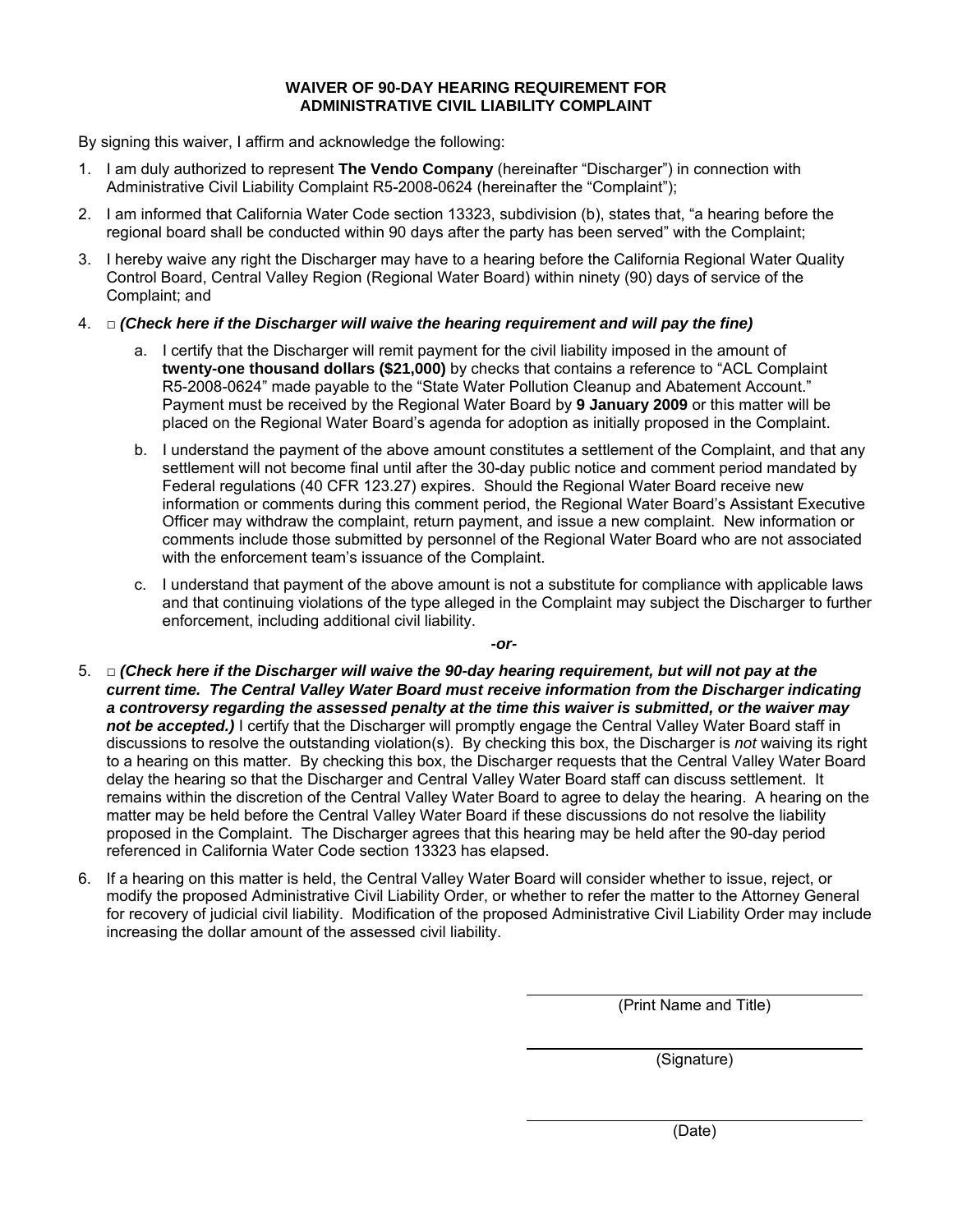### ATTACHMENT A ADMINISTRATIVE CIVIL LIABILITY COMPLAINT R5-2008-0624 THE VENDO COMPANY GROUNDWATER REMEDIATION SYSTEM RECORD OF VIOLATIONS (1 January 2000 – 31 July 2008) MANDATORY PENALTIES (Data reported under Monitoring and Reporting Programs 99-012 and R5-2006-0016)

| Violation<br>ID <sup>1</sup> | Violation<br>Date <sup>2</sup> | Violation<br>Type <sup>3</sup> | Violation Description <sup>4</sup>       | MMP Type <sup>5</sup> |
|------------------------------|--------------------------------|--------------------------------|------------------------------------------|-----------------------|
| 783900                       | 7/31/2004                      | CAT <sub>2</sub>               | 7M; cis-1,2-DCE; < 0.5; ug/l; M; 1.6     | Serious               |
| 783903                       | 8/31/2004                      | CAT <sub>2</sub>               | 8M; cis-1,2-DCE; < 0.5; ug/L; M; $3.2^6$ | Serious               |
| 783922                       | 3/31/2005                      | CAT <sub>2</sub>               | 3M; cis-1,2-DCE; < 0.5; ug/L; M; 2.2     | Serious               |
| 783926                       | 7/31/2005                      | CAT <sub>2</sub>               | 7M; cis-1,2-DCE; < 0.5; ug/L; M; $3.0^6$ | Serious               |
| 783928                       | 12/31/2005                     | CAT <sub>2</sub>               | 12M; cis-1,2-DCE; < 0.5; ug/L; M; 1.8    | Serious               |
| 778539                       | 1/9/2007                       | CAT <sub>2</sub>               | 1M; cis-1,2-DCE; < 0.5; ug/L; D; 0.82    | Serious               |
| 778541                       | 9/5/2007                       | CAT <sub>2</sub>               | 9M; cis-1,2-DCE; < 0.5; ug/L; D; 0.81    | Serious               |

 $\frac{1}{2}$  Violation ID in CIWQS

<sup>2</sup> Violation date is last day of the month for violations of monthly median effluent limitations.<br><sup>3</sup> Table of Abbreviations below defines abbreviations used in this table.

 $3^3$  Table of Abbreviations below defines abbreviations used in this table.

<sup>4</sup> Violation descriptions are coded as follows: Reporting period (e.g., 4M = April); constituent or parameter (e.g., TCE); effluent limitation; units; limitation period; and result.

 $\frac{5}{6}$  Serious violations are subject to MMP pursuant to CWC section 13385(h).

Represents an average of two samples for that month

| Abbreviation                      | Definition                                                                                                     |
|-----------------------------------|----------------------------------------------------------------------------------------------------------------|
| CAT <sub>2</sub><br>$cis-1,2-DCE$ | Violation of Group II pollutant effluent limitation as defined in Enforcement Policy<br>cis-1,2-Dichloroethene |
| <b>CIWQS</b>                      | California Integrated Water Quality System database                                                            |
| D                                 | Daily                                                                                                          |
| М                                 | Monthly                                                                                                        |
| <b>MMP</b>                        | <b>Mandatory Minimum Penalty</b>                                                                               |
| <b>TCE</b>                        | Trichloroethene                                                                                                |

| <b>MMP VIOLATION TYPE</b>                                                     | <b>VIOLATION PERIOD</b><br>1/1/2000 TO 7/31/2008 |
|-------------------------------------------------------------------------------|--------------------------------------------------|
| Serious Violations of Group II Pollutant Effluent Limitation Subject to MMPs: |                                                  |
| <b>Total Violations Subject to MMPs:</b>                                      |                                                  |
| Mandatory Minimum Penalty = $7 \times $3,000 = $21,000$                       |                                                  |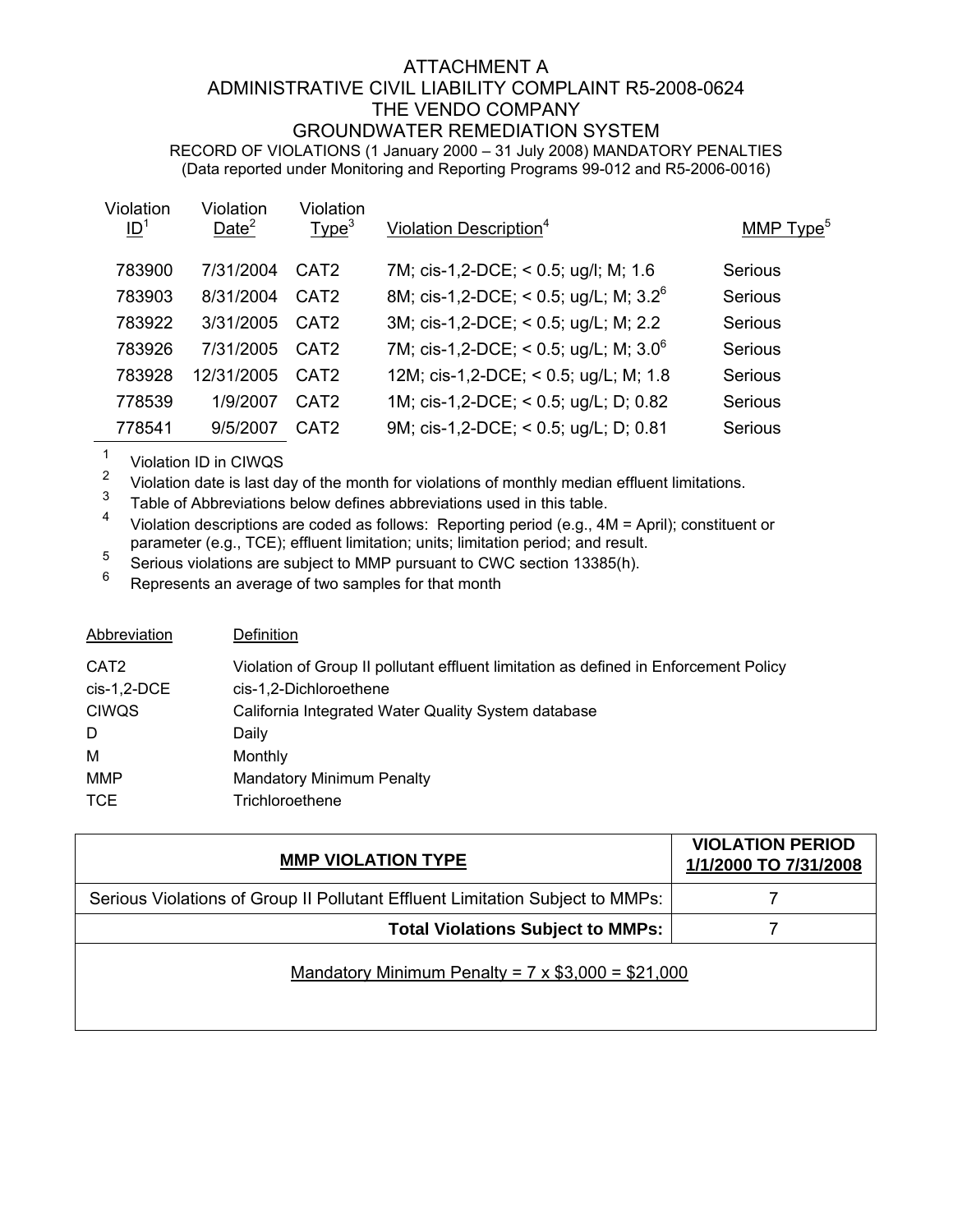

# **California Regional Water Quality Control Board Central Valley Region**

**Karl E. Longley, ScD, P.E., Chair** 

1685 E Street, Fresno, California 93706 (559) 445-5116 • Fax (559) 445-5910 http://www.waterboards.ca.gov/centralvalley



**FROM:** Jeff Hannel Engineering Geologist Compliance and Enforcement Unit

**DATE:** 24 November 2008

SIGNATURE:

# **SUBJECT: THE VENDO COMPANY, RESPONSE TO REVISED NOV AND DRAFT RECORD OF VIOLATIONS SUBJECT TO MMP**

The Vendo Company (Discharger) owns and operates a Groundwater Remediation System (GWRS) at a former vending machine manufacturing facility that was owned and operated by the Discharger in the City of Fresno. Treated groundwater is discharged to Bullard Canal, a water of the United States and a tributary to the San Joaquin River. The discharge is permitted under NPDES No. CA0083046, specifically, Waste Discharge Requirements (WDRs) Order R5-2006-0016, which currently regulates the discharge, and rescinded WDRs Order 99-012, which was in effect from 30 April 1999 through 25 January 2006.

WDRs Orders 99-012 and R5-2006-0016 prescribe, in part, the following effluent limitations:

| WDRs Order:<br><b>WDRs Effective Dates:</b> |           | 99-012<br>(4/30/99-1/25/06) |                   | R5-2006-0016<br>(1/26/06-current) |
|---------------------------------------------|-----------|-----------------------------|-------------------|-----------------------------------|
| Constituent                                 | Units     | Maximum<br>Daily            | Monthly<br>Median | Maximum<br>Daily                  |
| Trichloroethene (TCE)                       | $\mu q/L$ | 5                           | ${}_{0.5}$        | ${}_{0.5}$                        |
| cis-1,2-Dichloroethene<br>(cis-1,2-DCE)     | $\mu$ g/L | 5                           | ${}_{0.5}$        | ${}_{0.5}$                        |

On 17 July 2008, Central Valley Water Board staff (staff) issued the Discharger a Notice of Violation (NOV) and a draft Record of Violations for the period of 1 January 2000 through 31 March 2008 for violations of WDRs Order R5-2006-0016. The draft Record of Violations identified two effluent limitation violations subject to Mandatory Minimum Penalty (MMP). The Discharger responded to the NOV by letter dated 31 July 2008. Upon receipt of the Discharger's response, staff performed a more detailed review of Central Valley Water Board records for this discharge to assess the circumstances under which the WDRs Order R5-2006- 0016 was issued. During the review, staff discovered five additional effluent limitation violations subject to MMP. Attachment A to Administrative Civil Liability R5-2008-0624 is the final Record of Violations subject to MMP.

The Discharger's comments to the first and second NOVs, along with staff's responses and recommendations, are summarized below.

*California Environmental Protection Agency*





**Arnold Schwarzenegger** *Governor*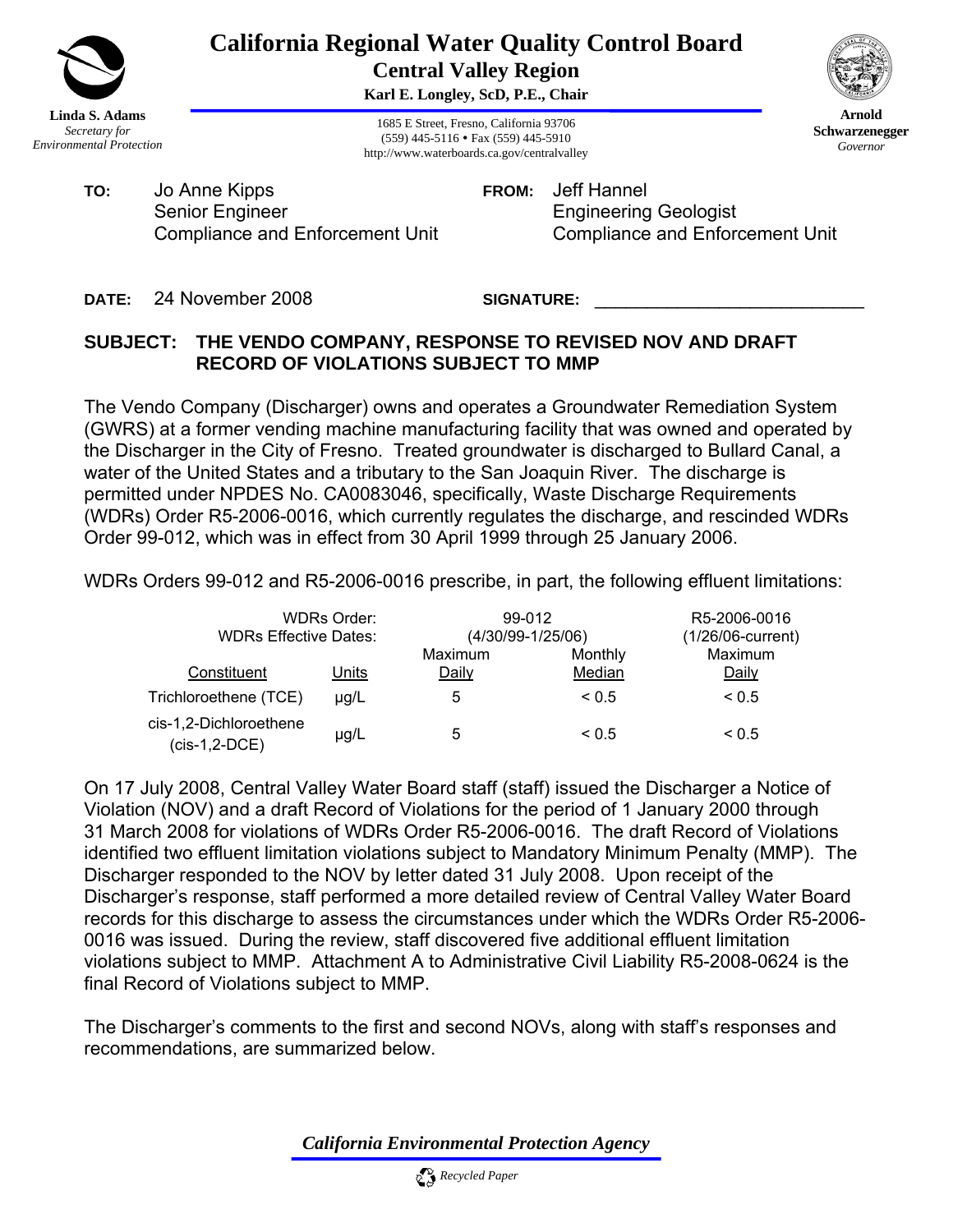# **Discharger Response Summary, 17 July 2008 NOV**

The GWRS was designed to remove TCE from groundwater and to date has removed about 212 pounds of TCE. The presence of cis-1,2-DCE in groundwater is likely due to natural attenuation of TCE. As TCE concentrations have been reduced in groundwater, so have concentrations of cis-1,2-DCE, which has not been detected in GWRS influent above the Maximum Contaminant Level (MCL) of 6.0 μg/L (listed as 0.006 mg/L in Table 64444-A of Title 22, California Code of Regulations).

The GWRS uses granular activated carbon (GAC) to remove TCE. The Discharger operates the GWRS to comply with California Department of Toxic Substances Control (DTSC) Consent Order 89/90-003, which does not identify cis-1,2-DCE as a constituent of concern. The Discharger indicates that the GWRS was not designed to be efficient in removing cis-1,2-DCE, and would need to be modified to comply with effluent limitations for cis-1,2-DCE in WDRs Order R5-2006-0016.

The Discharger notes that the daily maximum effluent limitations of <0.5 ug/L each for TCE and cis-1,2-DCE in WDRs Order R5-2006-0016 are lower than the daily maximum effluent limitations of 5 μg/L in WDRs Order 99-012. The Discharger claims that the modifications required to prevent exceedances of the lower effluent limitations for cis-1,2-DCE would cost in excess of \$250,000. The GAC is changed out every seven to eight months at a cost of about \$50,000 per change out to maintain concentrations of cis-1,2-DCE at levels compliant with the effluent limitation in WDRs Order R5-2006-0016. The change outs would only be necessary every 24 months if WDRs Order R5-2006-0016 prescribed effluent limitations just for TCE. The additional GAC necessary to meet the effluent limitation for cis-1,2-DCE are estimated to increase project costs \$400,000 over the next five years.

The Discharger operates other groundwater remediation systems in the area and has removed a combined total of about 2,300 pounds of TCE from area groundwater. The Discharger is working with the California Department of Public Health, the City of Fresno, and DTSC to explore options outside the NPDES permit for continued operation of the GWRS. The Discharger plans to request a modification of WDRs Order R5-2006-0016 to allow cost-effective operation of the GWRS. The Discharger believes it is in the best interests of the people of the State of California to continue operation of the GWRS. The Discharger requests a temporary waiver of the 0.5 μg/L daily maximum effluent limitation for cis-1,2-DCE and requests that the ACL Complaint be dismissed.

### **Staff's Comments to 31 July 2008 Discharger Letter**

The monthly median effluent limitations for TCE and for cis-1,2-DCE in WDRs Order 99-012  $\approx$  0.5  $\mu$ g/L) is equal to the daily maximum effluent limitation for these two constituents in WDRs Order R5-2006-0016. Since monitoring was required monthly, the monthly median is the equivalent of the daily maximum unless the Discharger elects to monitor the effluent more frequently than required. Since the Discharger rarely monitored more frequently than required, the effluent limitations for cis-1,2-DCE and TCE in the two Orders are essentially the same.

On 19 October 2005, the Central Valley Water Board circulated for public comment the Tentative Waste Discharge Requirements (TWDRs) for The Vendo Company's GWRS. The State Water Resources Control Board and Fresno Irrigation District submitted written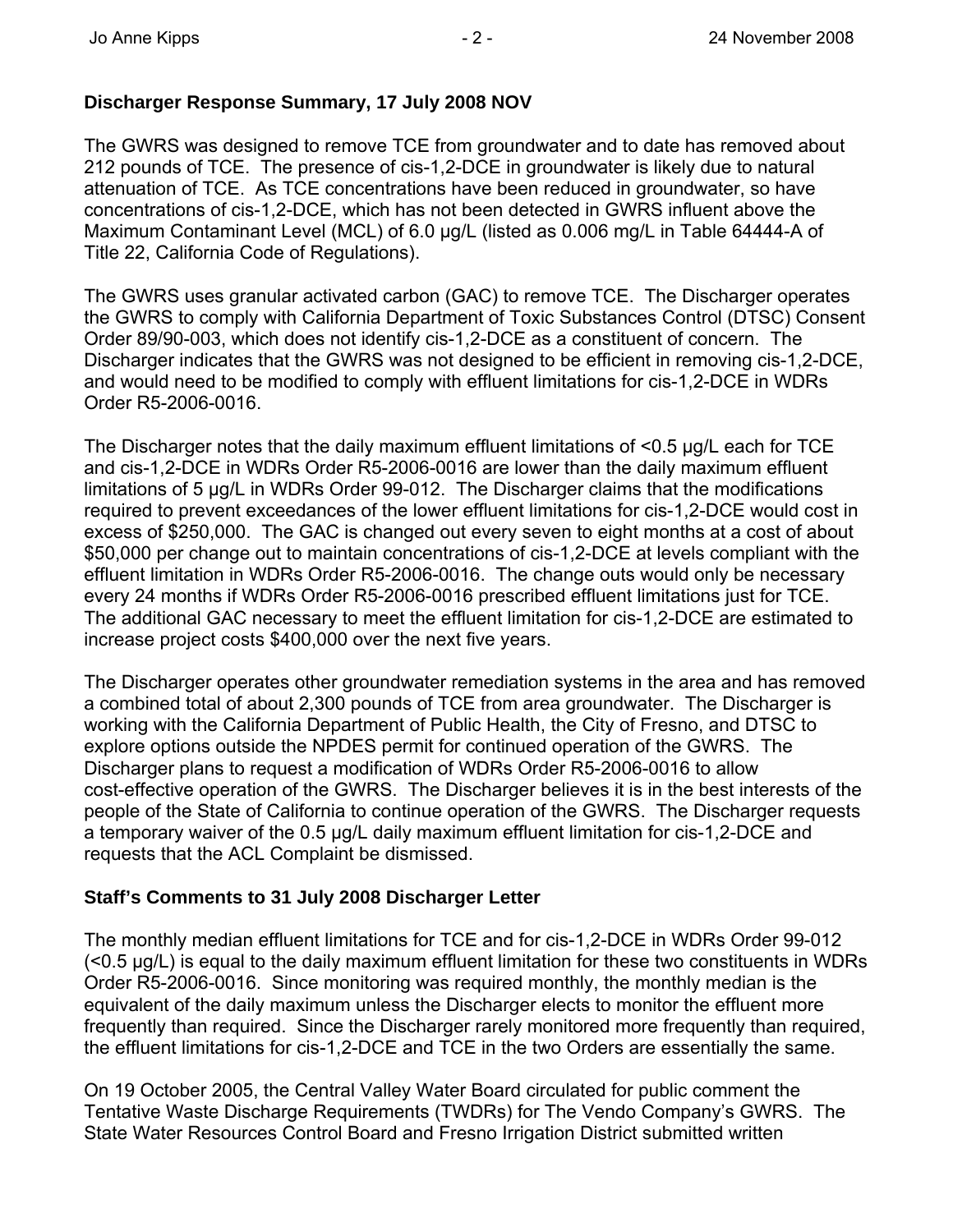comments to the TWDRs, but the Discharger did not. Central Valley Water Board records on this discharge indicate staff discussed the TWDRS with the Discharger's consultant, BSK, Inc. However, it appears that the discussion dealt primarily with monitoring provisions in the TWDRs. The public comment period would have been the appropriate time for the Discharger to raise objections to the proposed effluent limitations, especially since the Discharger had five exceedances of effluent limitations of cis-1,2-DCE contained in WDRs Order 99-012 in the 18 months prior to the issuance of WDRs Order R5-2006-0016.

There is no documentation in the case file for this discharge to indicate that the Discharger, or any other interested party, objected to the effluent limitations for cis-1,2-DCE when TWDRS for WDRs Order 99-012 were circulated for public comment in 1999 or following its adoption by the Central Valley Water Board. There is, however, documentation in the case file that the Discharger submitted a request for relaxation of effluent limitations included in WDRs Order 93-018, the precursor to WDRs Order 99-012.

A staff memorandum dated 11 September 1995 notes that in a report dated 1 December 1994, the Discharger requested that the Central Valley Water Board eliminate the 0.5 μg/L monthly median effluent limitation for volatile organic compounds (VOCs). Staff reviewed applicable state and federal laws, regulations, and policies; influent, effluent, and receiving water quality data; and consistency with other permitted facilities both within and outside the Central Valley Region. As a result, staff concluded that the effluent limitations for VOCs included in WDRs Order 93-018 are based on Best Available Treatment Economically Achievable (BAT) and that technology-based requirements define achievable treatment levels for a particular pollutant or class of pollutants. The memorandum questioned whether GAC by itself is BAT for the GWRS, and noted that other dischargers in similar circumstances have employed air stripping or both technologies (i.e., GAC + air stripping = BAT). Staff determined the effluent limitations in WDRs Order 93-018 to be consistent with other permits and recommended the Central Valley Water Board deny the Discharger's request to eliminate the monthly median effluent limitations. It must be noted that exceedances of monthly median effluent limitations for dichlorodifluoromethane, 1,1-dichloroethane, and cis-1,2-DCE had occurred between January 1994 and June 1994.

State Water Resources Control Board Resolution 68-16, *Statement of Policy With Respect to Maintaining High Quality of Waters of California*, requires implementation of best practical treatment or control (BPTC) to ensure that the highest water quality is maintained consistent with the maximum benefit to the people of the State. WDRs Order R5-2006-0016 notes that the Discharger had not submitted an analysis to the Central Valley Water Board demonstrating that degradation resulting from discharges of VOCs at concentrations in excess of quantifiable levels would be consistent with the maximum benefit of the people of the State. This demonstration would be required before the Central Valley Water Board could issue waste discharge requirements with effluent limitations greater than quantifiable (technology-based) limits.

After receiving the Discharger's comments to the 17 July 2008 NOV, staff extended the MMP violation review period to 31 July 2008, re-evaluated the Discharger's monitoring data, and determined that an additional five exceedances of effluent limitations subject to MMP had occurred. On 3 November 2008, staff issued the Discharger a second NOV that identified nine violations of effluent limitations, of which seven were subject to MMP and two were determined not subject to MMP due to their association with single operational upsets pursuant to California Water Code section 1338(f) (i.e., Violation IDs 783910 and 783924).